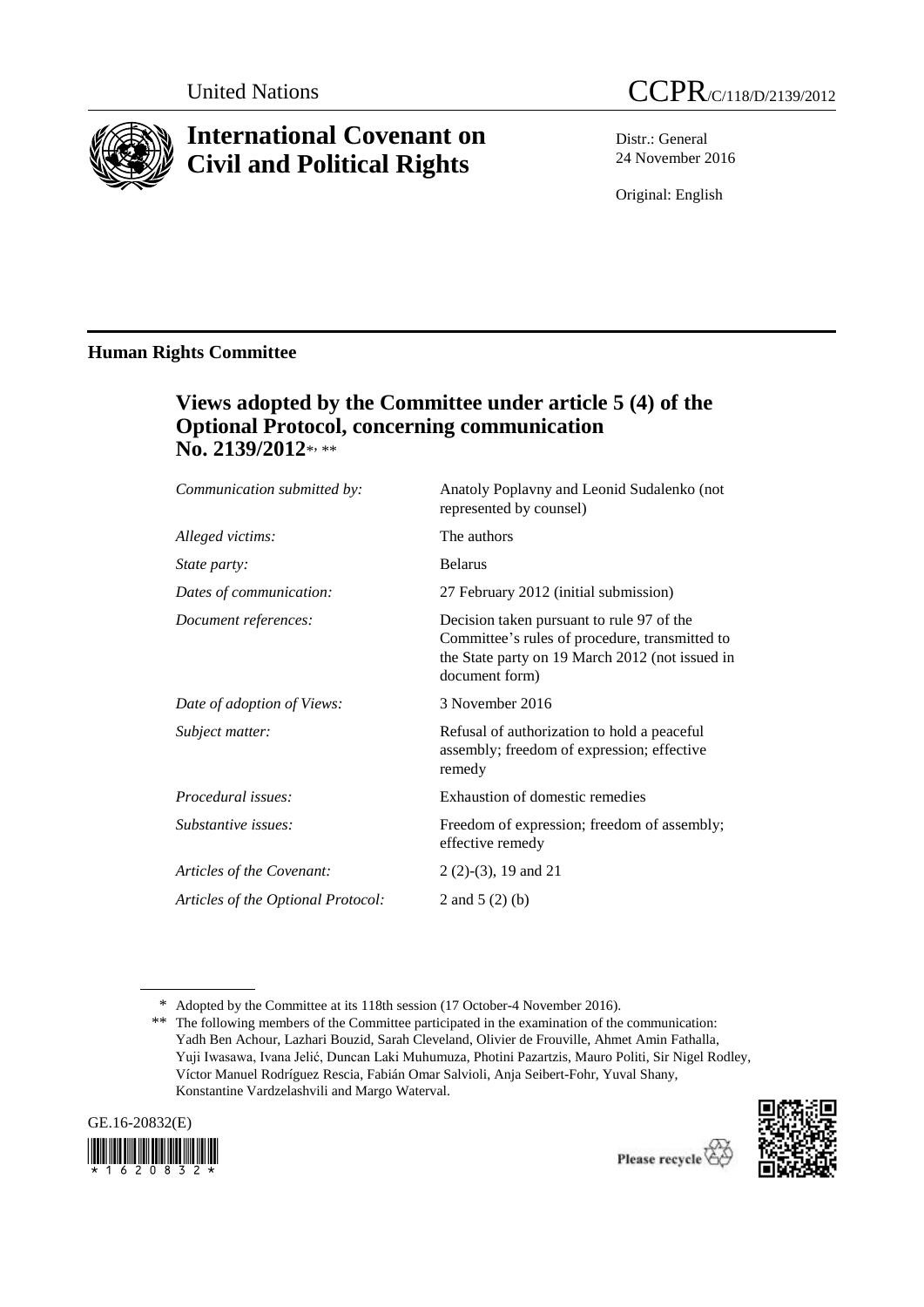1. The authors of the communication are Anatoly Poplavny and Leonid Sudalenko, citizens of Belarus, born in 1958 and 1966, respectively. They claim to be victims of a violation by Belarus of their rights under articles 19 and 21, in conjunction with articles 2 (2) and (3) of the Covenant. The Optional Protocol entered into force for Belarus on 30 December 1992. Mr. Poplavny submitted the communication on his own behalf and on behalf of Mr. Sudalenko.

### **The facts as submitted by the authors**

2.1 On 22 November 2010, the authors filed an application to the Gomel City Executive Committee with a request to hold, on 10 December 2010, a picket of up to 50 participants in one of the central squares in the town, with the purpose of informing people of their right not to participate in the early voting in respect of the upcoming presidential elections in Belarus.

2.2 On 3 December 2010, the Gomel City Executive Committee refused to authorize the picket, stating that the authors, as organizers of the event, did not fulfil the requirements set out in Gomel Executive Committee decision No. 299 of 2 April 2008 on the holding of public events in the city of Gomel, which was adopted on the basis of the Public Events Act of Belarus of 30 December 1997. The authors were organizing a public event outside the location designated for that purpose in decision No. 299 and had not concluded the required contracts with the city services for the maintenance of security, medical assistance and cleaning.

2.3 On 5 January 2011, the authors appealed the decision of the Executive Committee before the Central District Court of Gomel, which rejected their appeal on 25 January 2011. On 1 February 2011, the authors filed a cassation appeal against the decision of the District Court before the Gomel Regional Court, which was rejected on 17 March 2011. On 14 October and 2 December 2011, under the supervisory review procedure, the authors appealed the decision of the Regional Court to the Chair of the Gomel Regional Court and to the Chair of the Supreme Court of Belarus, respectively. Those appeals were dismissed on 8 November 2011 and 9 January 2012, respectively. The authors did not file an application for supervisory review to the Prosecutor's Office, since they did not consider that it constituted an effective domestic remedy.<sup>1</sup>

#### **The complaint**

3.1 The authors claim that the rejection by the national authorities of their request to hold a picket amounts to a violation of their rights under articles 19 and 21 read in conjunction with article 2 (2) and (3) of the Covenant.

3.2 They claim that neither the Executive Committee nor the courts considered whether the limitations imposed on their rights under the decision No. 299 were justified by reasons of national security or public safety, public order, protection of public health or morals, or whether they were necessary for the protection of the rights and freedoms of others. They allege that decision No. 299 that restricts the holding of all public events in Gomel to a single, remote location and the request to conclude paid contracts with the city services beforehand unnecessarily limits the very essence of the rights under articles 19 and 21 of the Covenant.

3.3 The authors submit that the State party is violating article 19, read in conjunction with article 2 (2) and (3) of the Covenant, since it is not taking any action to fulfil its obligations under the Convention at the national level.

<sup>1</sup> The authors refer to communication No. 1838/2008, *Tulzhenkova v. Belarus*, Views adopted on 26 October 2011.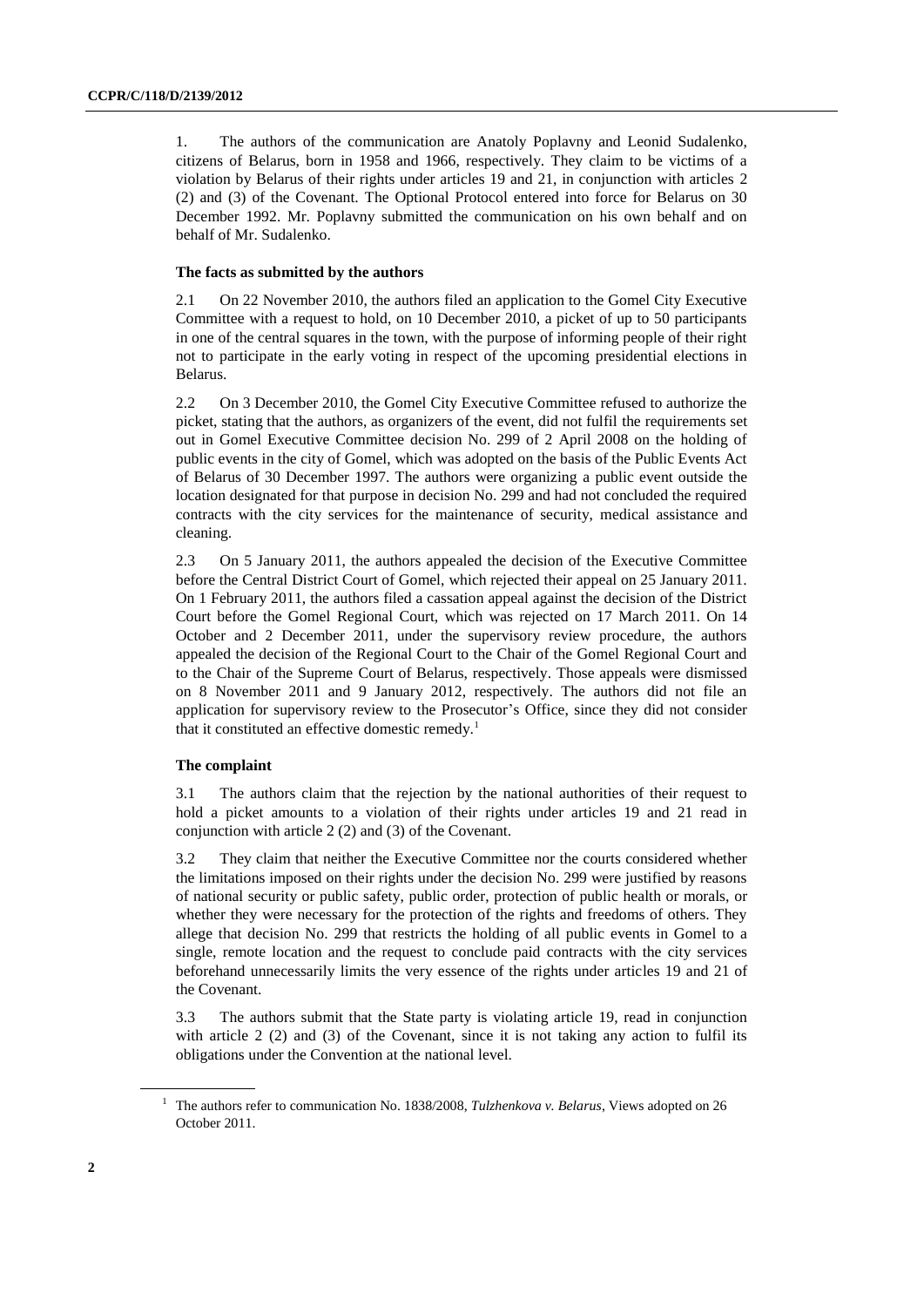3.4 The authors also submit that the State party is not fulfilling its obligations in relation to the right to peaceful assembly under article 21, read in conjunction with article 2 (2) and (3) of the Covenant, because the national Public Events Act contains vague and ambiguous provisions. For example, article 6 of the Act gives the heads of local executive committees the discretionary right to designate specific permanent areas for the organization of peaceful assemblies, without justification.

3.5 In this context, the authors request the Committee to recommend to the State party that it align its legislation, in particular the Public Events Act and the Gomel City Executive Committee decision No. 299, with the international standards set out in articles 19 and 21 of the Covenant.

#### **State party's observations on admissibility**

4.1 In a note verbale dated 14 January 2013, the State party submitted its observations on the admissibility of the communication. It argued that the authors had not exhausted all available domestic remedies because they did not appeal under the supervisory review proceedings to the Prosecutor's Office, thus their complaint is inadmissible under article 5 (2) (b) of the Optional Protocol.

4.2 The State party further submitted that, since the communication was registered in violation of the provisions of the Optional Protocol, it is discontinuing proceedings regarding the communication and will disassociate itself from any views that might be adopted by the Committee on its merits.

#### **Authors' comments on the State party's observations**

5. In a letter dated 6 March 2013, the authors commented on the observations of the State party. Referring to the Committee's jurisprudence, they pointed out that an appeal to the Prosecutor General under the supervisory review procedure does not constitute an effective remedy. <sup>2</sup> On an unspecified date, however, the authors did appeal to the Prosecutor's Office under the supervisory review procedure. Their appeals were rejected on 13 August 2012 by the Gomel Regional Prosecutor's Office and on 20 October 2012 by the Office of the Prosecutor General of Belarus.

### **Issues and proceedings before the Committee**

#### *Lack of cooperation from the State party*

6.1 The Committee notes the State party's assertion that there are no legal grounds for the consideration of the author's communication, insofar as it was registered in violation of the provisions of the Optional Protocol, and that, if a decision is taken by the Committee on the present communication, its authorities will "disassociate" themselves from the Committee's Views.

6.2 The Committee observes that by adhering to the Optional Protocol, a State party to the Covenant recognizes the competence of the Committee to receive and consider communications from individuals claiming to be victims of violations of any of the rights set forth in the Covenant (preamble and art. 1). Implicit in a State's adherence to the Optional Protocol is an undertaking to cooperate with the Committee in good faith so as to permit and enable it to consider such communications and, after examination, to forward its Views to the State party and to the individual (art. 5 (1) and (4)). It is incompatible with these obligations for a State party to take any action that would prevent or frustrate the

<sup>2</sup> The authors refer to communication No. 1418/2005, *Iskiyaev v. Uzbekistan*, Views adopted on 20 March 2009.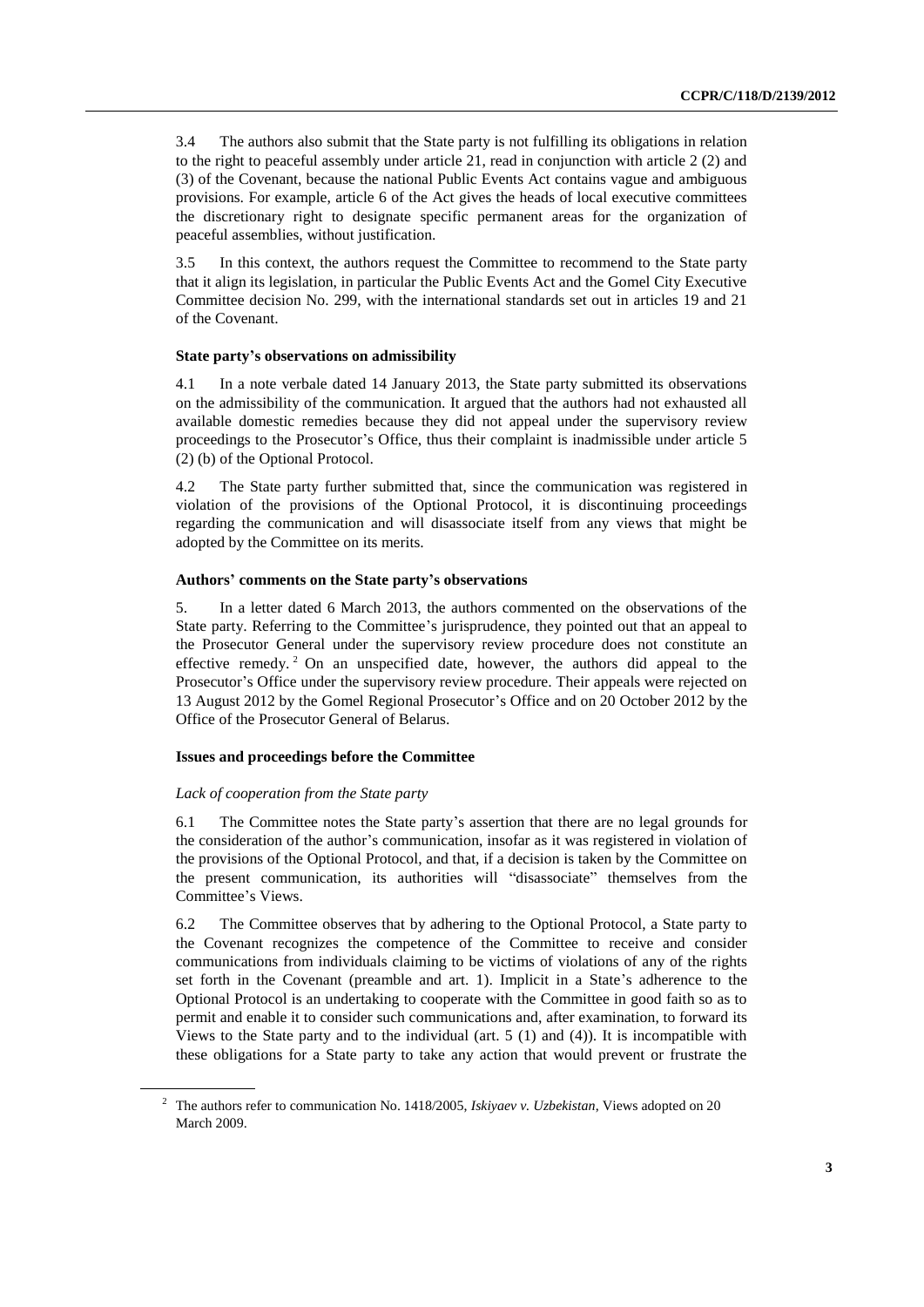Committee in its consideration and examination of a communication and in the expression of its Views.<sup>3</sup> It is up to the Committee to determine whether a case should be registered. By failing to accept the competence of the Committee to determine whether a communication shall be registered and by declaring outright that it will not accept the Committee's determination of the admissibility and the merits of the communications, the State party is violating its obligations under article 1 of the Optional Protocol.

#### *Considerations of admissibility*

7.1 Before considering any claim contained in a communication, the Committee must decide, in accordance with rule 93 of its rules of procedure, whether the communication is admissible under the Optional Protocol.

7.2 The Committee has ascertained, as required under article 5 (2) (a) of the Optional Protocol, that the same matter is not being examined under another procedure of international investigation or settlement.

7.3 The Committee takes note of the State party's argument that the authors have failed to request the Prosecutor's Office to initiate a supervisory review of the decisions of the domestic courts. The Committee recalls its jurisprudence, according to which a petition to a Prosecutor's Office requesting a review of court decisions that have taken effect does not constitute a remedy that has to be exhausted for the purposes of article 5 (2) (b) of the Optional Protocol.<sup>4</sup> In the present case, the Committee notes that the State party has not provided any further observations following the rejection by the Office of the Prosecutor General of the authors' appeals under the supervisory review procedure. Accordingly, the Committee considers that it is not precluded by article 5 (2) (b) of the Optional Protocol from examining the present communication. The Committee finds no other grounds preventing it from considering the authors' complaints and proceeds to its examination of the merits.

#### *Consideration of the merits*

8.1 The Committee has considered the present communication in the light of all the information made available to it by the parties, as required under article 5 (1) of the Optional Protocol.

8.2 The Committee notes the authors' claim that decision No. 299 of Gomel City Executive Committee unduly restricts the right to freedom of expression and the right of peaceful assembly by imposing on the organizers of public events an obligation to conclude paid contracts with city services and designating one single and remote location for all public events held in Gomel, a city of 500,000 inhabitants. The Committee also notes the authors' allegation that the formal application of decision No. 299 by the Executive Committee in their case, without consideration of the necessity of the limitations in relation to the exercise of their rights, constitutes an unjustified restriction on their rights under articles 19 and 21 of the Covenant.

8.3 The Committee refers to its general comment No. 34 (2011) on the freedoms of opinion and expression, which states that freedom of opinion and freedom of expression are indispensable conditions for the full development of the person, and that such freedoms are

<sup>3</sup> See, for example, communications Nos. 1867/2009, 1936/2010, 1975/2010, 1977/2010-1981/2010 and 2010/2010, *Levinov v. Belarus,* Views adopted on 19 July 2012, para. 8.2; and No. 2019/2010, *Poplavny v. Belarus,* Views adopted on 5 November 2015, para. 6.2.

<sup>4</sup> See communications No. 1873/2009, *Alekseev v. the Russian Federation*, Views adopted on 25 October 2013, para. 8.4; No. 1929/2010, *Lozenko v. Belarus,* Views adopted on 24 October 2014, para. 6.3; and No. 2016/2010, *Sudalenko v. Belarus*, Views adopted on 5 November 2015, para. 7.3.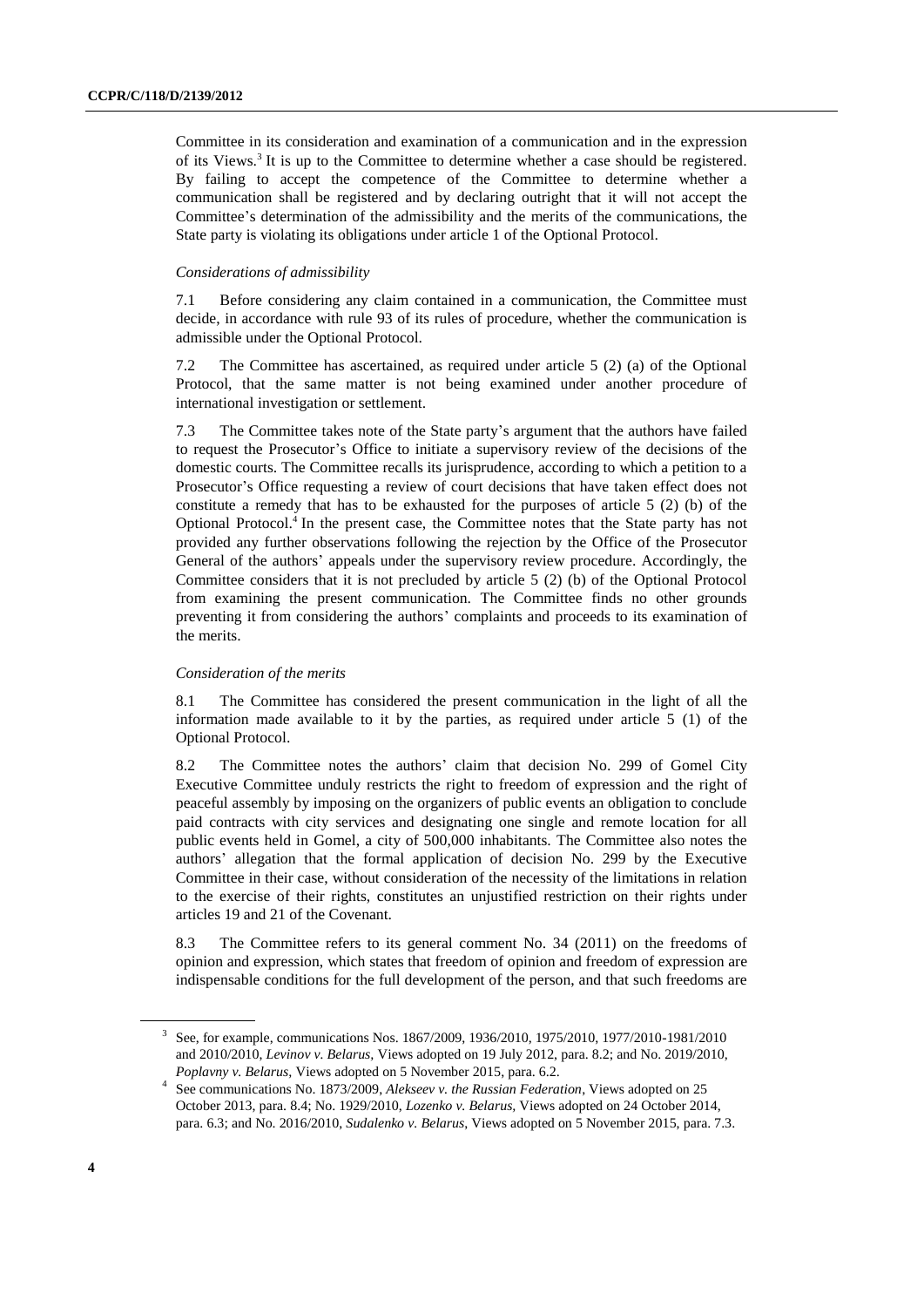essential for any society (para. 2). They constitute the foundation stone for every free and democratic society (para. 22). The Committee recalls that article 19 (3) of the Covenant allows certain restrictions only as provided by law and necessary: (a) for the respect of the rights and reputation of others; and (b) for the protection of national security or public order (*ordre public*) or public health or morals. Any restriction on the exercise of such freedoms must conform to the strict tests of necessity and proportionality. Restrictions must be applied only for those purposes for which they were prescribed and must be directly related to the specific need on which they are predicated.<sup>5</sup> The Committee also recalls<sup>6</sup> that it is for the State party to demonstrate that the restrictions on the authors' rights under article 19 of the Covenant were necessary and proportionate.<sup>7</sup>

8.4 The Committee notes that the refusal to authorize the picket was based on decision No. 299 of Gomel City Executive Committee of 2 April 2008, which was adopted on the basis of the Public Events Act of Belarus of 30 December 1997. The Committee observes, however, that neither the State party nor the national courts have provided any explanations as to how such restrictions, namely limiting pickets to certain predetermined locations and requiring that the organizers conclude service contracts with a number of government agencies in order to hold a picket, were justified pursuant to the conditions of necessity and proportionality set out in article 19 (3) of the Covenant. In the absence of any explanation by the State party the Committee concludes that the rights of the authors under article 19 (2) of the Covenant have been violated.

8.5 The Committee notes the authors' claim that their right to freedom of assembly under article 21 of the Covenant was also violated by the refusal of the municipal authorities to allow the holding of the picket. In this context, the Committee recalls that the right of peaceful assembly, as guaranteed under article 21 of the Covenant, is a fundamental human right that is essential for the public expression of an individual's views and opinions and indispensable in a democratic society. This right entails the possibility of organizing and participating in a peaceful assembly, including a stationary assembly (such as a picket) in a public location. The organizers of an assembly generally have the right to choose a location within sight and sound of their target audience and no restriction to this right is permissible unless if it is (a) imposed in conformity with the law; and (b) necessary in a democratic society, in the interests of national security or public safety, public order, protection of public health or morals or protection of the rights and freedoms of others. When a State party imposes restrictions with the aim of reconciling an individual's right to assembly and the aforementioned interests of general concern, it should be guided by the objective of facilitating the right, rather than seeking unnecessary or disproportionate limitations to it. The State party is thus under the obligation to justify the limitation of the right protected by article 21 of the Covenant.<sup>8</sup>

8.6 In the present case, the Committee must consider whether the restrictions imposed on the authors' right to freedom of assembly are justified under any of the criteria set out in the second sentence of article 21 of the Covenant. The Committee notes in the light of the information available on file that the municipal authorities have not provided any justification or explanation as to how, in practice, the authors' picket would violate the interests of national security or public safety, public order (*ordre public*), the protection of

<sup>5</sup> General comment No. 34*,* para. 22.

<sup>6</sup> See, for example, communications No. 1830/2008, *Pivonos v. Belarus,* Views adopted on 29 October 2012, para. 9.3; and No. 1785/2008, *Olechkevitch v. Belarus,* Views adopted on 18 March 2013, para. 8.5.

<sup>7</sup> See, for example, communication No. 2092/2011, *Androsenko v. Belarus,* Views adopted on 30 March 2016, para. 7.3.

<sup>8</sup> See communication No. 2019/2010, *Poplavny v. Belarus*, Views adopted on 5 November 2015, para. 8.4.